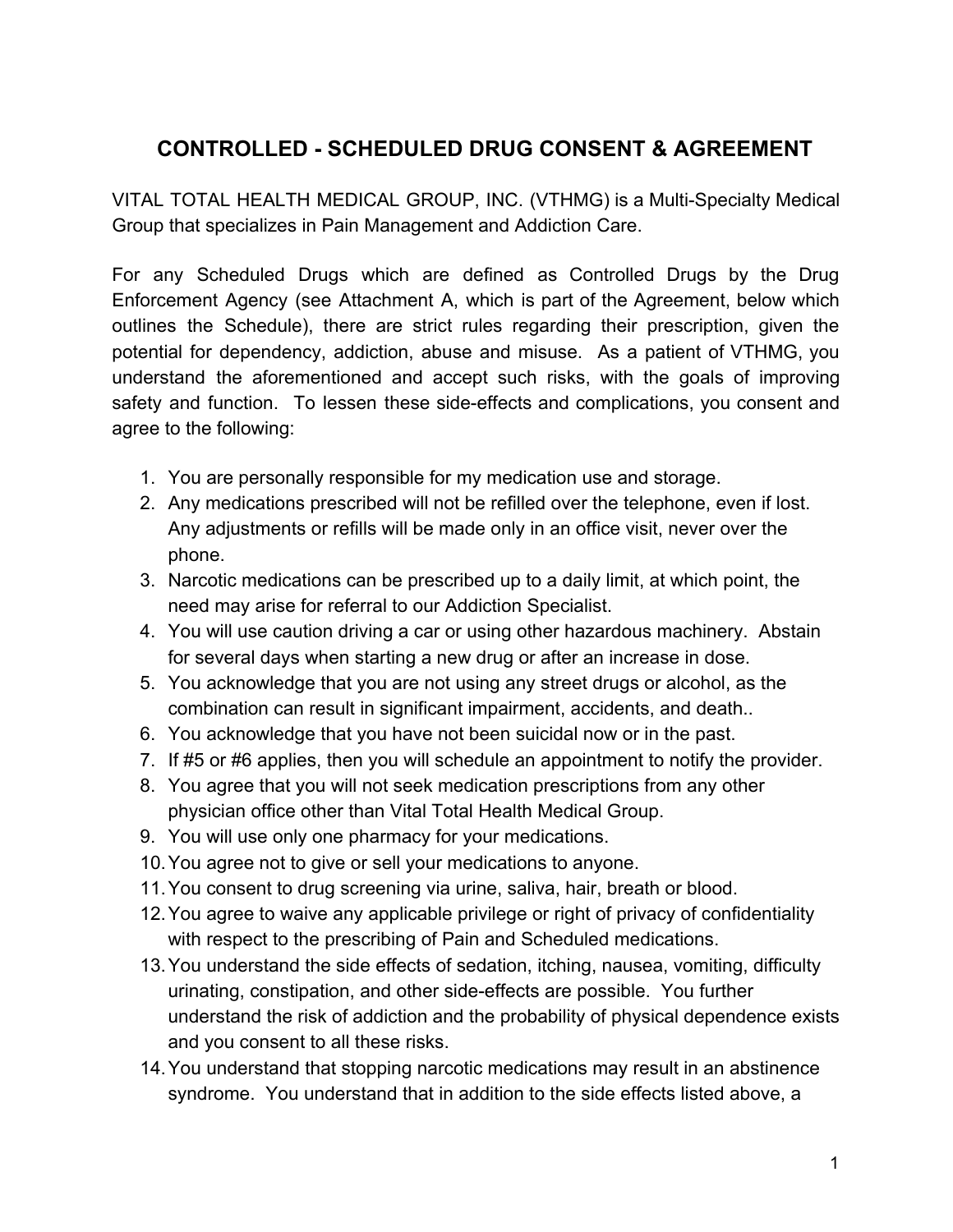possibility of respiratory depression and even death exists from these medications. If you feel sleepy, then you will not take these medications, even if your pain level or other problems are great. You understand that if you take alcohol or illicit drugs or benzodiazepines with opiates you may die or suffer from brain damage. You understand that if you do not take opiates as prescribed there is a risk of death.

- 15.If you do not wish to be prescribed controlled substances or wish to decrease the controlled-substance medications (Scheduled), then check this box [ ] and ask your provider to establish a program of alternative options of physical therapy, chiropractic, acupuncture, biofeedback, exercise, hormone treatment, injection therapy, ketamine therapy, and regenerative procedures such as stem cells and PRP.
- 16.If you feel you have a problem with addiction and substance abuse, then check this box [ ] to enroll in our Medication-Assisted Treatment program which uses medications with counseling and behavioral therapies to treat substance use disorders and prevent opioid overdose. MAT is primarily used for the treatment of addiction to opioids such as heroin and prescription pain relievers that contain opiates.

Patient's Name (Please Print):

Signed:\_\_\_\_\_\_\_\_\_\_\_\_\_\_\_\_\_\_\_\_\_\_\_\_\_\_\_\_\_\_\_\_\_\_\_\_\_\_\_\_\_\_\_\_\_\_\_

\_\_\_\_\_\_\_\_\_\_\_\_\_\_\_\_\_\_\_\_\_\_\_\_\_\_\_\_\_\_\_\_\_\_\_\_\_\_\_\_\_\_\_\_\_\_\_\_\_\_\_

\_\_\_\_\_\_\_\_\_\_\_\_\_\_\_\_\_\_\_\_\_\_\_\_\_\_\_\_\_\_\_\_\_\_\_\_\_\_\_\_\_\_\_\_\_\_\_\_\_\_\_

Dated:  $\Box$ 

Vital Total Health Medical Group, Inc.

Provider's Name (Please Print):

Signed:\_\_\_\_\_\_\_\_\_\_\_\_\_\_\_\_\_\_\_\_\_\_\_\_\_\_\_\_\_\_\_\_\_\_\_\_\_\_\_\_\_\_\_\_\_\_\_

Dated:  $\Box$